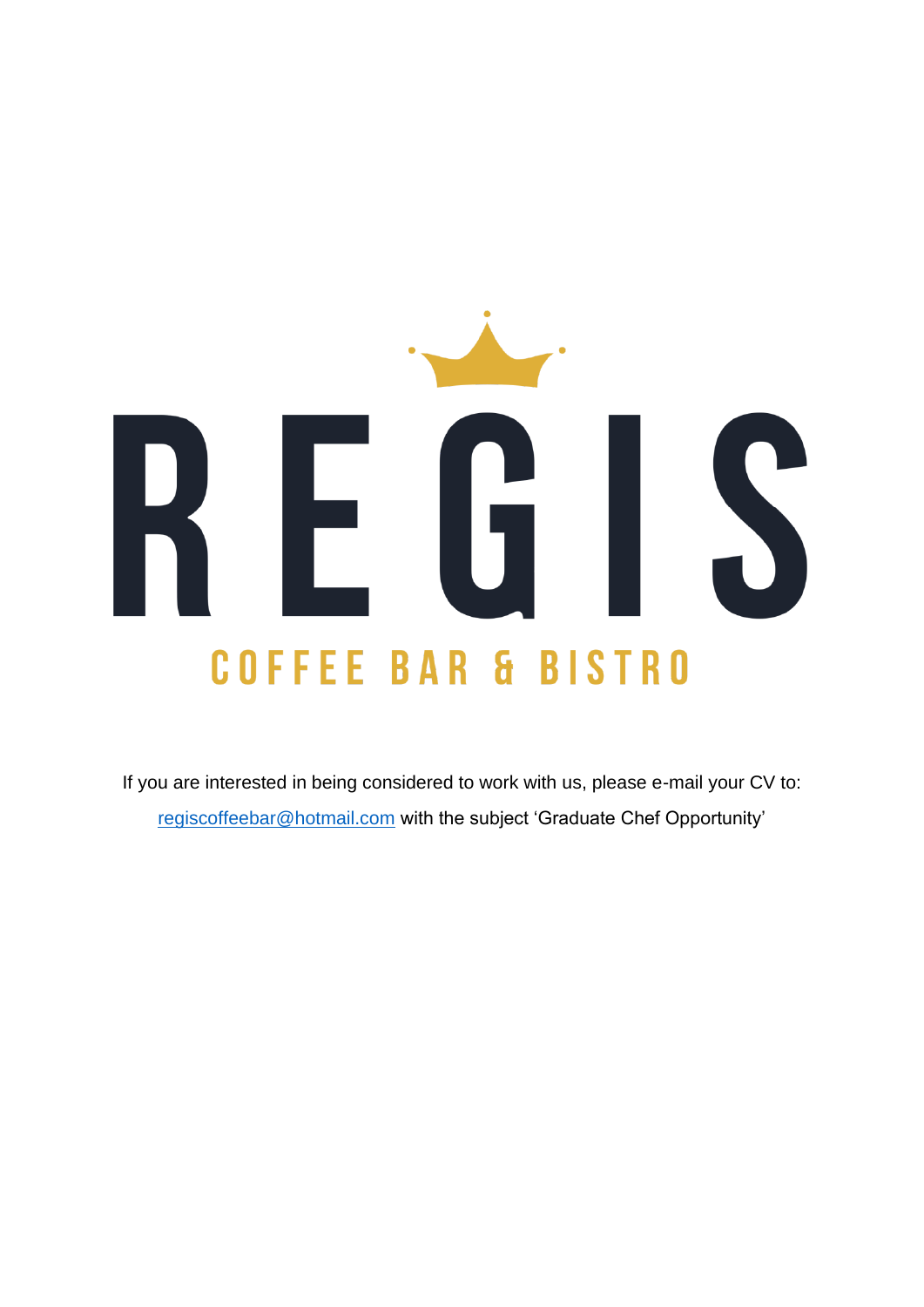### **Job Description**

| <b>Job Title</b>           | Chef                                                       |  |  |
|----------------------------|------------------------------------------------------------|--|--|
| <b>Salary</b>              | £9.50 per hour                                             |  |  |
| Location                   | Regis Coffee Bar & Bistro, Unit 3, Maxim Park, 2 Parklands |  |  |
|                            | Avenue, Motherwell ML1 4WQ                                 |  |  |
| <b>Reporting to</b>        | Line Manager                                               |  |  |
| <b>Tenure</b>              | Permanent after successful 6 month probation period        |  |  |
| <b>Hours</b>               | Part-time but hours TBC – we are open Monday to Friday     |  |  |
|                            | with possible occasional evenings and weekends.            |  |  |
| <b>Holiday entitlement</b> | 28 days per year including bank holidays (pro-rata)        |  |  |

## **Job Purpose**

To work as part of an innovative team to create and cook food to the highest standards within the required deadlines and to the customers standard and satisfaction.

# **About Regis Coffee Bar & Bistro**

Regis Coffee Bar & Bistro is a small family-run business which opened in January 2020; 3 months prior to the Coronavirus pandemic when hospitality was intermittently shut down for 13 months between 2020 and 2021. Julie MacLean is the Managing Director and despite training and working as a Speech and Language Therapist within the NHS for 6 years, she has returned to her roots in hospitality. Julie believes every customer should be served with a smile and provided with an excellent quality of food and drinks. She wants customers to always feel welcome and comfortable in the bistro, and we have established a loyal clientele who have come to know us for our excellent customer service as well as our consistently excellent food and drinks. We look forward to having you as part of our small team.

# **Job Responsibilities and Duties:**

#### **General**

- 1. To maintain consistently high food standards and quality.
- 2. To participate in the HACCP procedure according to the company's Food Safety Management document.
- 3. To work with the Head Chef and take accountability for the day to day running of the service in his/her absence.
- 4. All paperwork is stored correctly
- 5. Excellent communication and team-working skills both with kitchen and front of house staff.
- 6. Ensure safety and food hygiene at all times in the kitchen
- 7. Keep up with industry trends and create new recipes in collaboration with the other chefs.
- 8. Be a reliable team member with excellent time-keeping.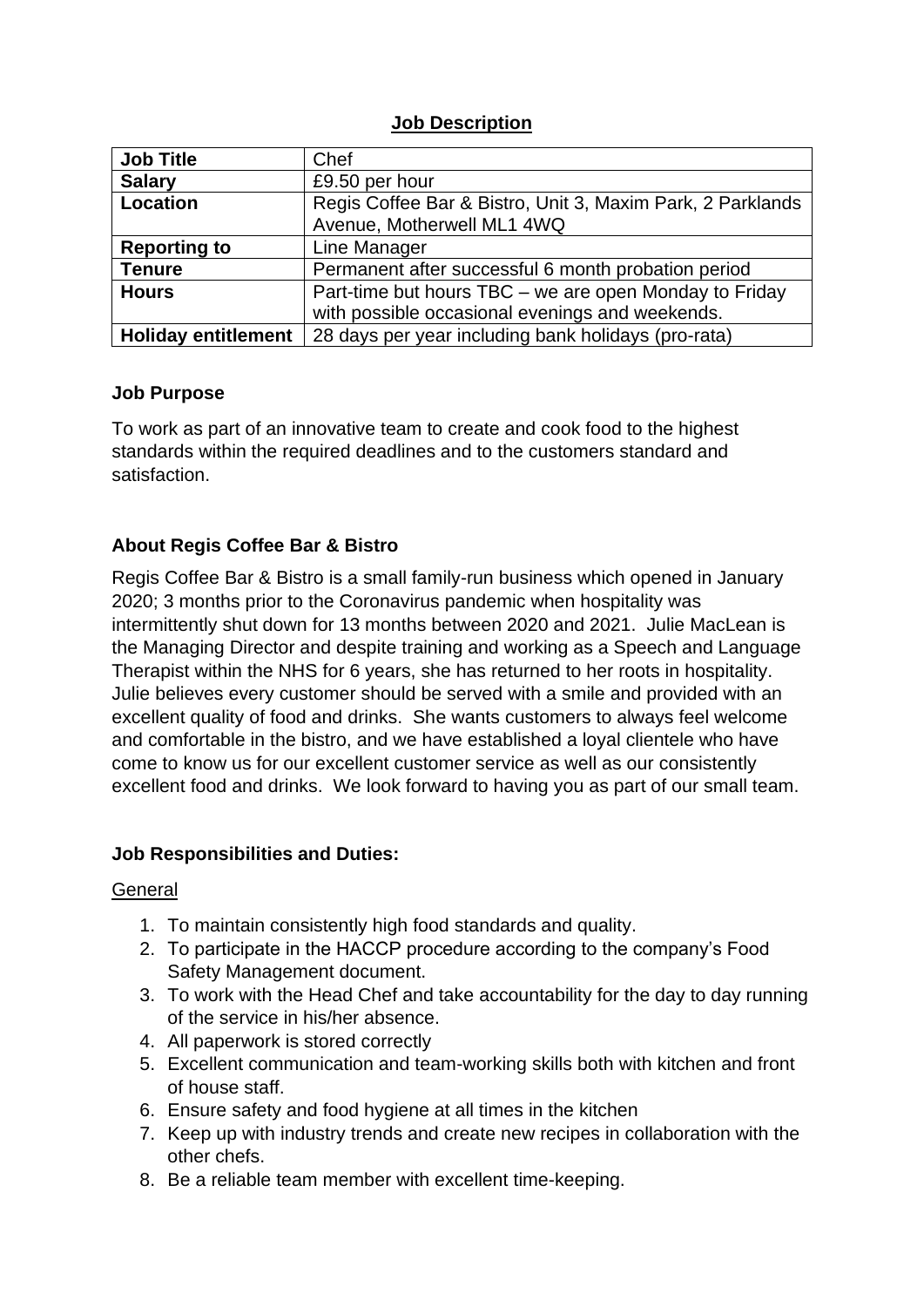9. Occasional working of evenings, weekends and public holidays

### **Maintenance**

1. To maintain all equipment within the kitchen and to notify the Director of any equipment which requires attention.

## Health and Safety:

- 1. Ensure the company's Health and Safety Policy is fully promoted and adhered to every day
- 2. To understand and have a working knowledge of all current Health and Safety legislation and Food Hygiene legislation
- 3. Ensure cleaning is carried out as per the cleaning rota
- 4. Participate in COSHH training as required
- 5. Monitor quality of goods purchased.

#### Other Duties and Responsibilities:

- 1. The post holder will undertake training and development as appropriate to ongoing development in his/her field of expertise.
- 2. The post holder will carry out any other duties as appropriate to the post as requested by the Line Manager or Director.
- 3. This job description is current at the commencement of employment. In consultation with you, it is liable to variation by management to reflect or anticipate change in or to the job.
- 4. Ensure clean chef whites are worn daily.
- 5. Take every opportunity to discuss ideas with customers and/or the Head Chef to obtain constructive feedback on how to improve any aspect of our food.
- 6. Be willing to work flexible hours as there may be opportunity for events at the evening or weekend.

# **Qualifications and Skills:**

- 1. Experience in responsibility for food production
- 2. Ability to work under pressure
- 3. Recognised Chef's qualification or experience
- 4. Excellent inter-personal and communication skills